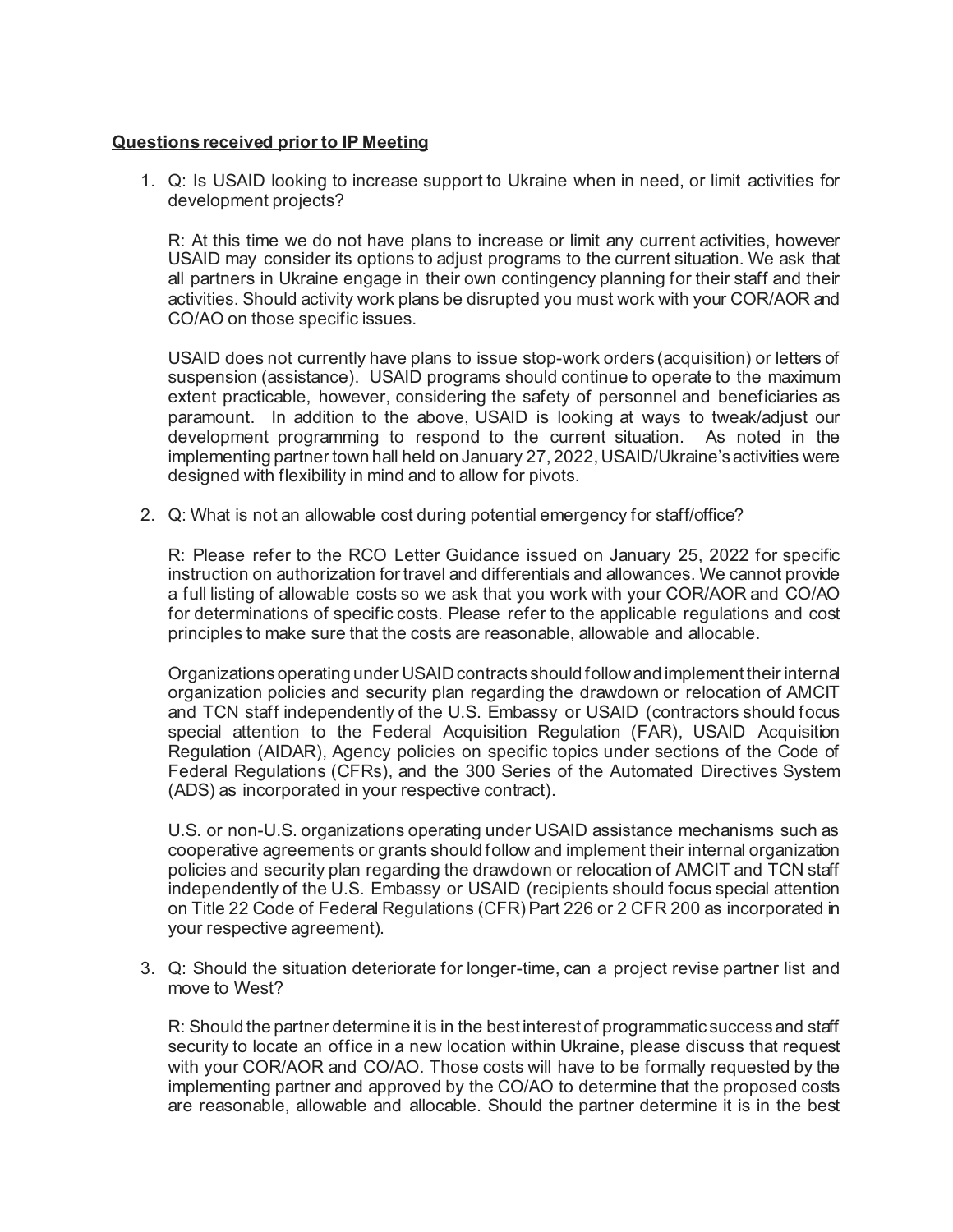interest of programmatic success to revise their subawards, that must be discussed with your COR/AOR and CO/AO.

4. Q: Would geolocation of project be allowed too? Including move of office to i.e. Lviv (as example)?

R: Should the partner determine it is in the best interest of programmatic success and staff security to locate an office in a new location within Ukraine, please discuss that request with your COR/AOR and CO/AO. Those costs will have to be formally requested by the implementing partner and approved by the CO/AO to determine that the proposed reallocations and associated costs are reasonable, allowable and allocable.

5. Q: Can the project staff hope for the US evacuation opportunity, if the staff is Ukrainian?

R: RCO Guidance to USAID/Ukraine IPs dated January 25, 2022 applies to Expatriate personnel and their dependents only (US and TCNs). USAID does not generally reimburse costs for evacuation of local staff.

6. Q: We consider that our project can be implemented even remotely. However, based on the actual situation we would perhaps wanted to better adjust its activities. Would it be possible to continue project implementation?

R: Any adjustments of activities within scope of the award's Statement of Work or Program Description may be resolved through an amendment to the approved Work Plan. Amendments to the Work Plans are subject to the COR/AOR approval, if delegated in the award. If these re-allocations may affect the approved budget in your award, Implementing Partners shall submit a request for budget realignment to the AO/CO for consideration and approval. Should the partner determine it is in the best interest of programmatic success and staff security to locate an office in a new location within Ukraine, please discuss that approach with your COR/AOR and CO/AO.

7. Q: For the assistance awards, in case of planning for evacuation, should changes to the budget be made?

R: If you anticipate changes to your existing award budget, please work with your AOR and discuss any possible adjustments to your award budget. The RCO Letter Guidance, item #3, posted below is the applicable guidance. Finally, any revisions of the approved budget in your award are subject to the AO approval.

Evacuation Costs under Assistance Awards. USAID's assistance agreements do not require the same specific approvals as needed for acquisition since travel and safety related expenses are governed largely by the recipient's own policies and subject to a standard of reasonableness under the cost principles. USAID considers amounts not exceeding those established in Chapter 600 of the Department of State Standardized Regulations, and the Federal Travel Regulations to generally be considered reasonable for any expatriate travel from Ukraine, and Ukraine evacuation related costs.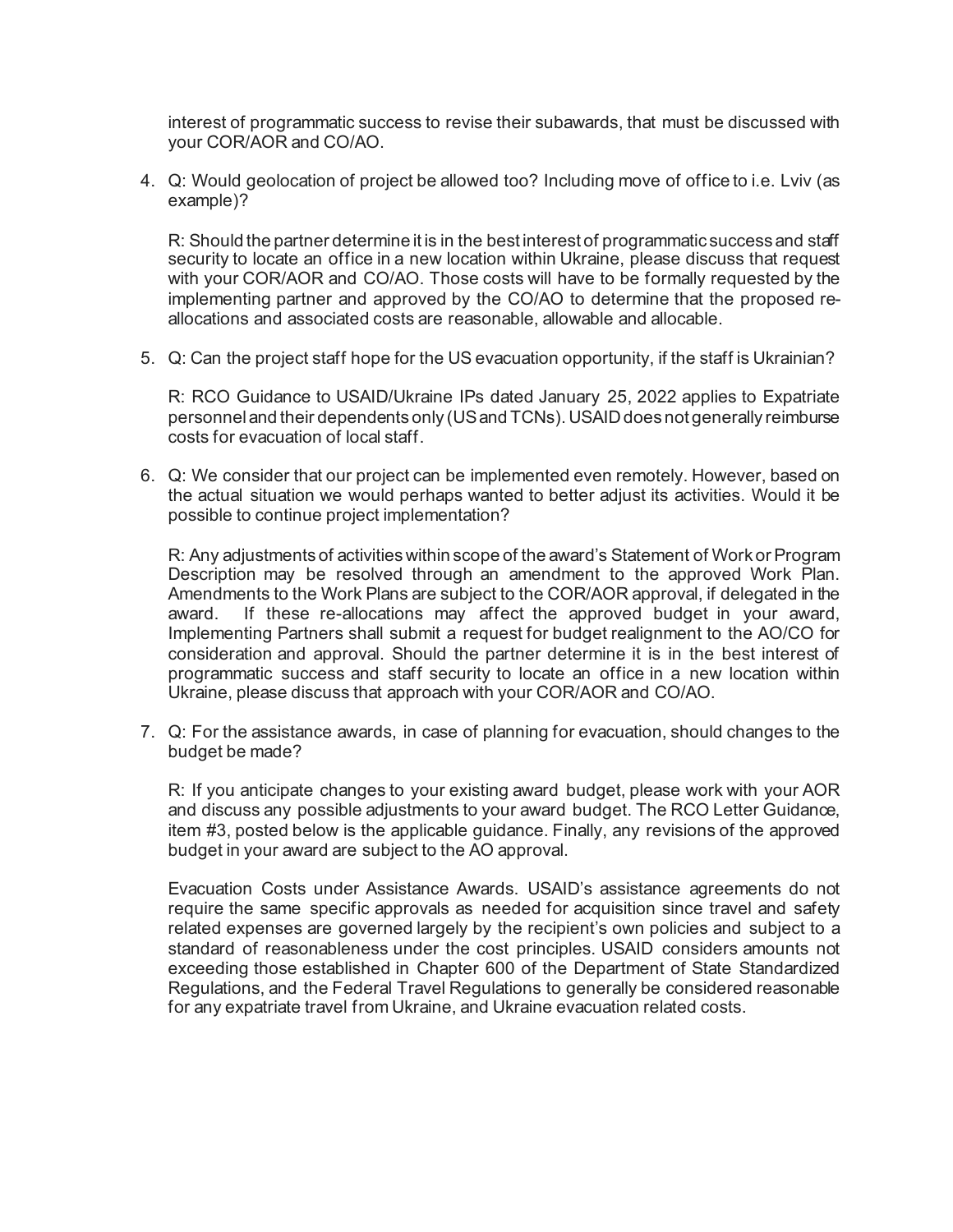8. Q: How should the evacuation plans be set? Should they be submitted in written form? Should they include indicators and stages etc?

R: USAID does not formally review or approve evacuation plans. In the RCO Letter Guidance we request that partners inform their CO/AO and COR/AOR of their plans and the evacuation status of US/TCN staff members.

The USAID/Office of Security (SEC), Partner Liaison Security Office (PLSO) Support Team has volunteered to review implementing partner security plans. Please submit your security plan to your A&A Specialist (with your COR/AOR and CO/AO copied) who will forward the plans to SEC.

The Tetra Tech team in Ukraine has created a WhatsApp group to share security related information. Participation in this group is voluntary. If your organization would like to participate in this group, complete thi[s WhatsApp Emergency Group voluntary registration](https://docs.google.com/forms/d/e/1FAIpQLSd4t4kcdkiQ7ATxaxv3pv4t1bGu8QSl0-jWeyaF0MeE-Z3AzA/viewform) google form. Tetra Tech will review the requested registration information for authentication then add those requested employees to the group. Each organization may have two participants in the group, preferably a senior manager and a security/operationstype employee. This WhatsApp group is not sponsored by USAID, it is not an official communications channel, and it does not represent the views or positions of USAID or the US Government.

9. Q: Does evacuation cost cover travel and living in a new place?

R: Refer to the RCO Letter Guidance issued on January 25, 2022 for instruction on authorization for travel and differentials and allowances during evacuation.

10.Q: Is there any guidance for choosing a safe place? Should it be in Ukraine? Can this be abroad, namely in the US?

R: USAID does not formally review or approve evacuation plans. In the RCO Letter Guidance we request that partners inform their CO/AO and COR/AOR of their plans and the evacuation status of US/TCN staff members.

The USAID/Office of Security (SEC), Partner Liaison Security Office (PLSO) Support Team has volunteered to review implementing partner security plans. Please submit your security plan to your A&A Specialist (with your COR/AOR and CO/AO copied) who will forward the plans to SEC.

11.Q: Who can be evacuated - staff, their families?

R: USAID will reimburse costs for evacuation of Expatriate personnel (US Citizens and Third Country Nationals (TCN)) and their dependents only. Please refer to the RCO Letter Guidance and please read carefully the instructions on authorization for travel and differentials and allowances under Acquisition and Assistance awards. Acquisition mechanisms are subject to AIDAR clauses, Agency and company policies. Assistance awards do not require the same specific approvals as needed for Acquisition. Travel and safety related expenses are governed largely by the Recipient's own policies and subject to a standard of reasonableness under the cost principles.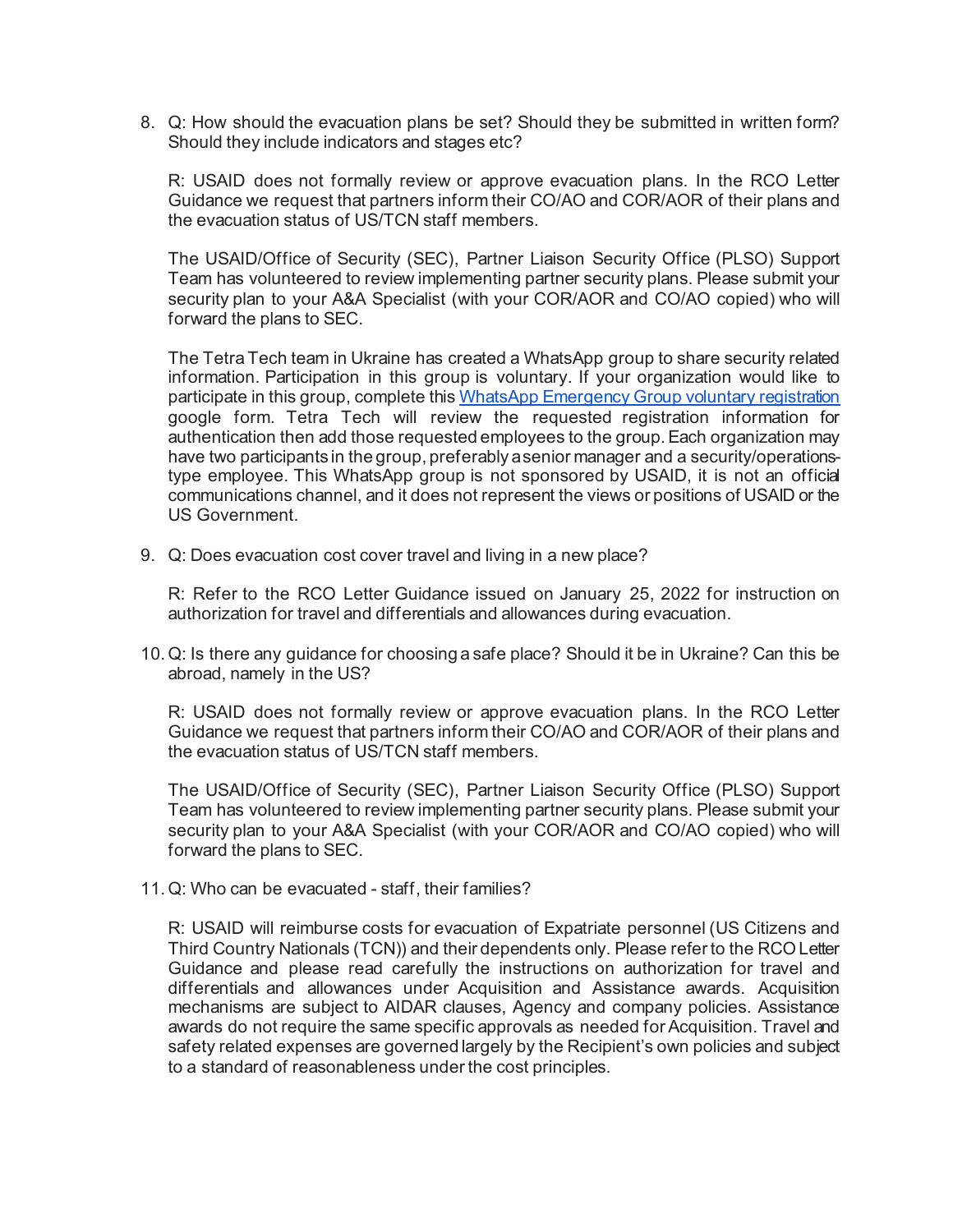12.Q: In case of evacuation to the US with families, can visas be issued for the family members?

R: Implementing Partners and individuals seeking a US visa will have to go through the normal visa process. Refer to the US Embassy Kyiv webpage for 'Visas' for more informatio[n https://ua.usembassy.gov/visas/](https://ua.usembassy.gov/visas/)

## **Questions from the IP Meeting 27 Jan**

13.Q: As I understand it's possible to pass into Hungary via the Chop crossing? With vaccination?

R[: The U.S. Embassy in Hungary's website](https://hu.usembassy.gov/covid-19/) describes entry and exit requirements (located under the header "Entry and Exit Requirement"). The [Hungarian Police's website](http://www.police.hu/en/content/information-on-general-rules-of-border-crossing) also provides relevant information. For information on requirements for other nationalities, please go to the State Border Guards of Ukraine website<https://dpsu.gov.ua/> or the Ukraine Ministry of Foreign Affairs websit[e https://mfa.gov.ua/en](https://mfa.gov.ua/en)

14.Q: Are security-related additional expenses (ballistic PPE, emergency telecom, armouring of cars, etc) eligible to be covered on programmatic USAID funds for the stay-and deliver requirements?

R: The RCO Letter Guidance has given authorization specific to evacuation costs, differentials and allowances. Any additional security costs require a separate request and are subject to the CO/AO determination. Please work with your COR/AOR and CO/AO on your specific request to determine the allowability of those specific costs.

15.Q: Does evacuation/evac allowance cover Americans who at the time of hiring had a Home of Record in Ukraine?

R: Per the RCO Letter dated January 25, 2022 US Citizens and their dependents are eligible for evacuation costs and differentials and allowances. However, if their place of legal residence at the time he or she was employed for work under their contract is Ukraine, contractors must submit a request for their employees' evacuation to an alternate location directly to the CO and COR for further determination by the Mission Director.

16.Q: Regarding IPs' Ukrainian partners: can we flow down appropriate elements to our subawardees, specifically around USAID's flexibility in allowing for IPs paying staff even if they can't work?

R: Performance is expected to continue consistent with the terms and conditions of the award. Should there be disruptions to performance, the RCO Letter Guidance states "USAID authorizes implementing partners to continue paying staff salaries and provide necessary support to staff, in accordance with this letter and the terms and conditions of their awards." While this guidance is directed at prime awards, it can be used by implementing partners to make their determination on allowability of costs incurred and other programmatic authorities therein for their subwardees and grantees. The consideration of approval of subaward or grant costs must be consistent with the terms and conditions of the respective subaward or grant and company policy of the Prime Awardee.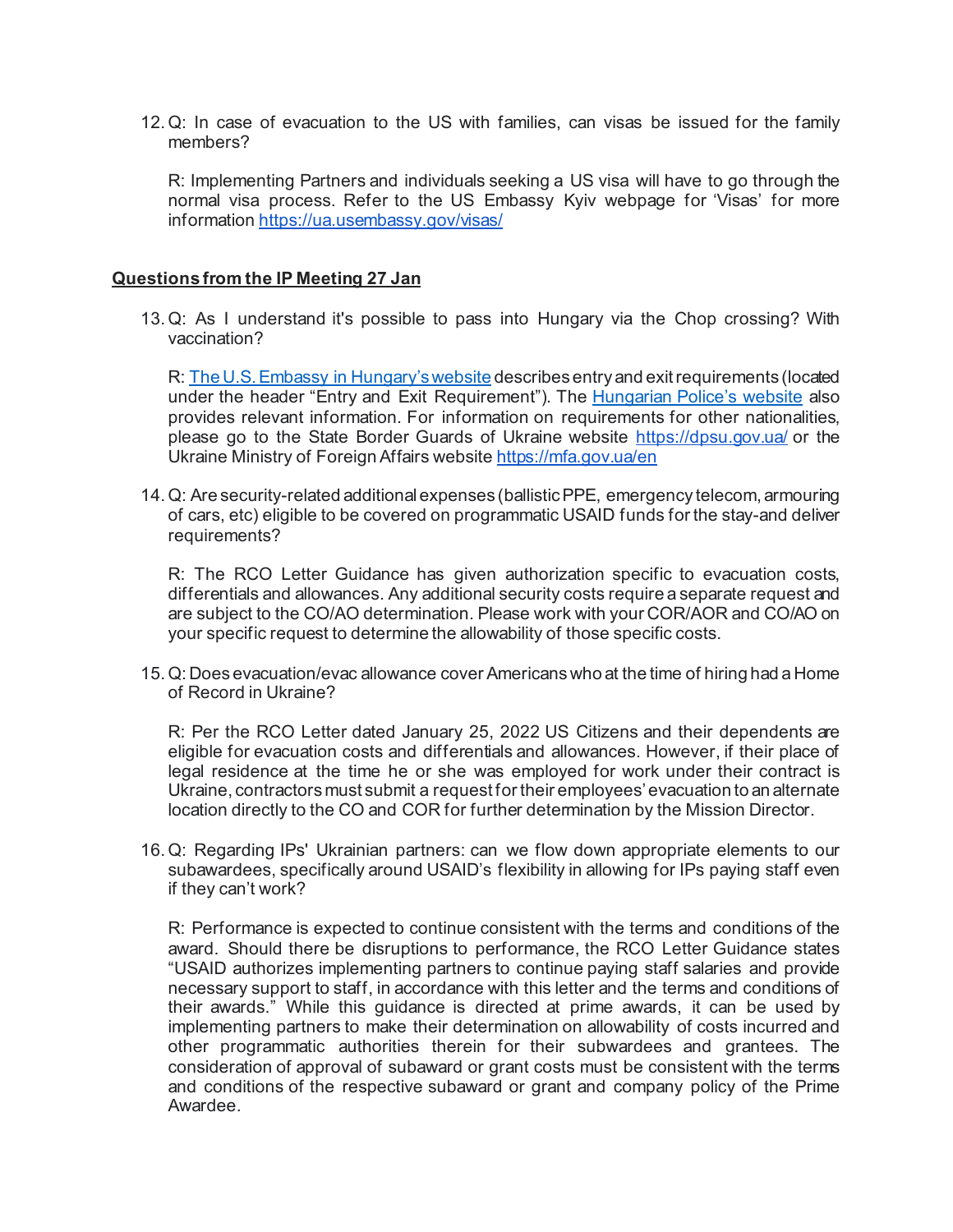17.Q: Do you have particular recommendations or procedures for ensuring the safety of Ukrainian citizens who are employees of implementing organizations? For example, regarding the lease of a backup office in the West of Ukraine or equipment purchase if there are power outages or communications?

R: USAID does not formally review or approve evacuation plans. In the RCO Letter Guidance we request that partners inform your CO/AO and COR/AOR of your plans and the evacuation status of US/TCN staff members.

The USAID/Office of Security (SEC), Partner Liaison Security Office (PLSO) Support Team has volunteered to review implementing partner security plans. Please submit your security plan to your A&A Specialist (with your COR/AOR and CO/AO copied) who will forward the plans to SEC.

Should the partner determine it in the best interest of programmatic success and staff security to locate an office in a new location within Ukraine, please discuss that request with your COR/AOR and CO/AO. Those costs will have to be formally requested by the implementing partner and approved by the CO/AO.

18.Q: Will USAID share the IP Meeting presentation?

R: Yes, along with written responses to your questions a copy of the presentation is provided.

19.Q: Can we get contacts and advice on how to order security trainings?

R: As a matter of practice, USAID does not provide direct recommendations for specific companies.

The [Department of State Overseas Security Advisory Council \(OSAC\)](https://www.osac.gov/) has a group for Kyiv, Ukraine. OSAC is a partnership between the U.S. Department of State and privatesector security community that supports the safe operations of U.S. organizations overseas through threat alerts, analysis, and peer networking groups. IP's can contact Sergii Grabsky (sgrabskyi@worldbank.org), who is the Kyiv Ukraine group OSAC private co-chair to discuss particular security companies.

20.Q: Can you talk more on satellite comm and phone tree?

R: It is a best practice to develop a security plan with an established phone tree and contingencies for loss of standard communications.

The RCO Letter Guidance has given authorization specific to evacuation costs, differentials and allowances. Any additional security costs require a separate request and may have to be approved by the CO/AO. Please work with your COR/AOR and CO/AO on your specific request to determine the allowability of those specific costs.

A phone tree is a prearranged, defined system of informing and activating a group of people by telephone. Typically, the phone tree [is] designed to serve as a communication hierarchy, of sorts, dividing responsibility for sharing critical information with a group of people to get the message out faster. When something needed to be communicated, each person on the tree was informed in order of priority according to a predetermined phone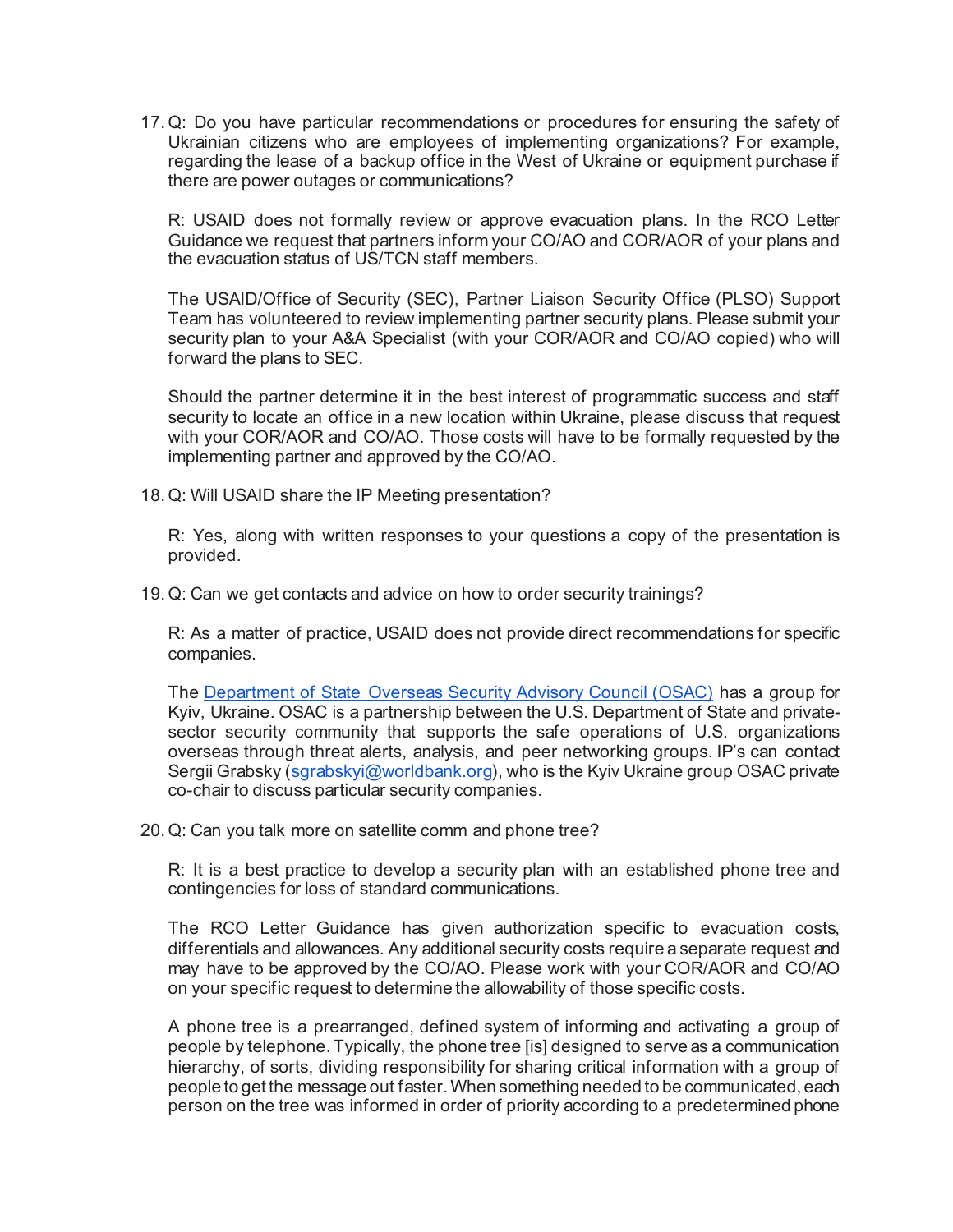tree list, with each assigned a "branch" of additional phone numbers to call and people with whom to share the information.

The manual phone tree system—also known as a "call tree" or "telephone tree"—is quite simple by design. Each member of the tree only needs to contact a small group of people, perhaps two to five, who then relay the same information to a similar or smaller group of people they are assigned to inform. The information proliferates from there—each subsequent member of the tree is responsible for phone calls to a handful of people, following a predefined phone tree template, until everybody in the organization that needs to be informed has been contacted. Taken from[: https://www.alertmedia.com/blog/phone](https://www.alertmedia.com/blog/phone-tree/)[tree/](https://www.alertmedia.com/blog/phone-tree/)

21.Q: I would appreciate hearing solutions regarding modification of FAAs. Given the "fixed" in FAAs, delays in deliverables often do have cost implications that cannot be solved as easily as with cost-reimbursable instruments. I am most concerned about partners incurring expenses and yet not meeting milestones and thus cannot readily be paid.

R: Should your implementation schedule or work plans be disrupted due to the situation on the ground, you must work with your AOR to review and revise schedules and plans. Any potential modifications to your award must be proactively discussed with your AOR with sufficient lead time to make any necessary and agreed-to changes. In general, for FAAs, the AO may amend the award's payment structure during the award's performance period, if the original payment structure or milestones are no longer feasible or appropriate due to circumstances beyond the control of the recipient.

## **Questions Received After IP Meeting**

22.Q: Dear colleagues, do I correctly understand that expatriates (TCN) who are worked under USAID grant in our organization, can use this grant for evacuation/travel related costs?

R: The RCO Letter Guidance is directed to prime awards including direct grants with PIOs. Assistance awards do not require the same specific approvals as needed for Acquisition. Travel and safety related expenses are governed largely by the Recipient's/Grantee's own policies and subject to a standard of reasonableness under the cost principles.

23.Q: Did you say that you are/have set up a community of practice (WhatsAp or other) for those on projects responsible for security. If so, my colleague would like to join. My main concern here is related to in-country security rather than linked to ExPAT/TCN.

R: The Tetra Tech team in Ukraine has created a WhatsApp group to share security related information. Participation in this group is voluntary. If your organization would like to participate in this group, complete this [WhatsApp Emergency Group voluntary](https://docs.google.com/forms/d/e/1FAIpQLSd4t4kcdkiQ7ATxaxv3pv4t1bGu8QSl0-jWeyaF0MeE-Z3AzA/viewform)  [registration](https://docs.google.com/forms/d/e/1FAIpQLSd4t4kcdkiQ7ATxaxv3pv4t1bGu8QSl0-jWeyaF0MeE-Z3AzA/viewform) google form. Tetra Tech will review the requested registration information for authentication then add those requested employees to the group. Each organization may have two participants in the group, preferably a senior manager and a security/operationstype employee. \*Note that this WhatsApp group is not sponsored by USAID nor is this an official communications channel nor does it represent the views or positions of USAID or the US Government.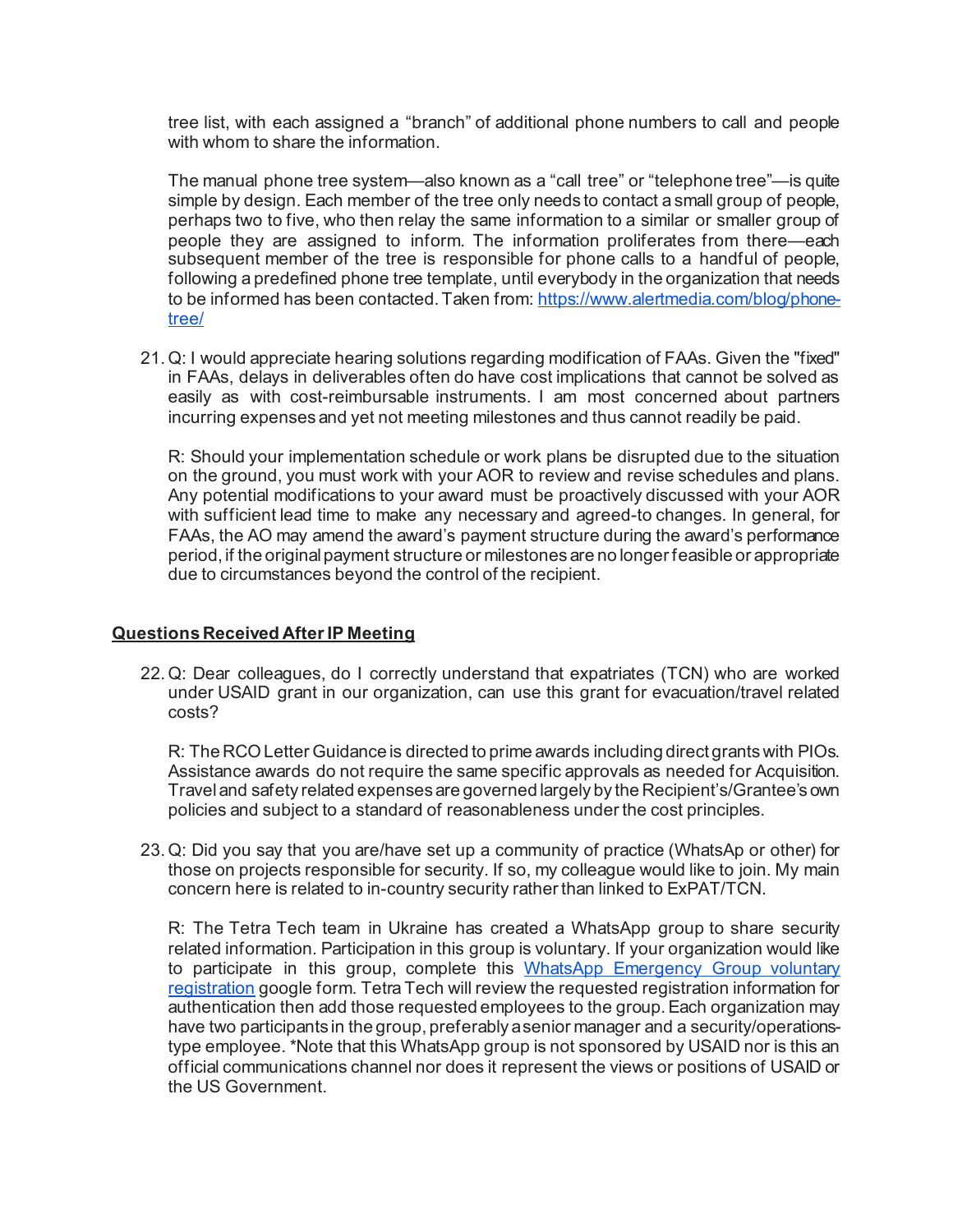24.Q: We have local Ukrainian staff we would want to offer relocation to if it is not safe to remain. If there is a real force majeure situation in Ukraine, would costs to relocate local Ukrainian staff and their dependents to places of safety (either within or outside Ukraine) be allowable and allocable under our USAID cooperative agreement?

R: We are only authorized to reimburse costs related to evacuation of Expatriate personnel and their dependents: US Citizens and TCNs.

25.Q: If relocation costs for local staff and their dependents would be allowable and allocable under the cooperative agreement, we would greatly appreciate something in writing confirming this, should we reach such a force majeure situation. If relocation costs for local staff and their dependents would not be allowable or allocable under the cooperative agreement, please let us know as soon as possible so that we can determine what other resources we may be able to pull together.

R: We are currently only authorized to reimburse costs related to evacuation of Expatriate personnel and their dependents: US Citizens and TCNs. Should we receive authorization to include the evacuation of other employment categories we will share that with our implementing partners.

26.Q: Some of our subrecipients would like to potentially use subgrant funds, if necessary, to support the relocation of journalists (and their dependents) and newsrooms to places of safety if the places where they are become too dangerous to remain in. Please provide guidance on the allowability of our subrecipients utilizing subgrant funds to cover these relocation and security costs if necessary to continue operating and performing activities safely. This may come up under both cost reimbursement and fixed amount subgrants.

R: The RCO Letter Guidance is directed to prime awards. However, the guidance contained in the letter can be used by implementing partners to make their determination on allowability of costs incurred and other programmatic authorities therein for their subwards (contracts and sub-grants). Determination of allowability and allocability of costs associated with your subawards are also subject to the prime Recipients' company policy and cost principles. Additionally, any new subawards are subject to AO or AOR approval (if delegated); any re-allocation of costs and/or revision of activities under approved subawards are subject to the AO's and AOR's review to make sure changes are consistent with the approved annual work plan and Program Description of your Cooperative Agreement and directly relates to the purpose of the award.

27.Q: They've also asked if they could potentially use subgrant funds to relocate themselves and their families if they have to go abroad and try to offshore their operations from there. Please provide guidance on the allowability and allocability of such relocation costs and costs to establish their operations outside of Ukraine to be able to safely continue performing their activities remotely.

R: The RCO Letter Guidance is directed to prime awards. However the guidance contained in the letter can be used by implementing partners to make their determination on allowability of costs incurred and other programmatic authorities therein for their subwards (contracts and sub-grants). Determination of allowability and allocability of costs associated with your subs including operations outside of Ukraine/offshore, etc. are subject to Recipients' company policy and the cost principles.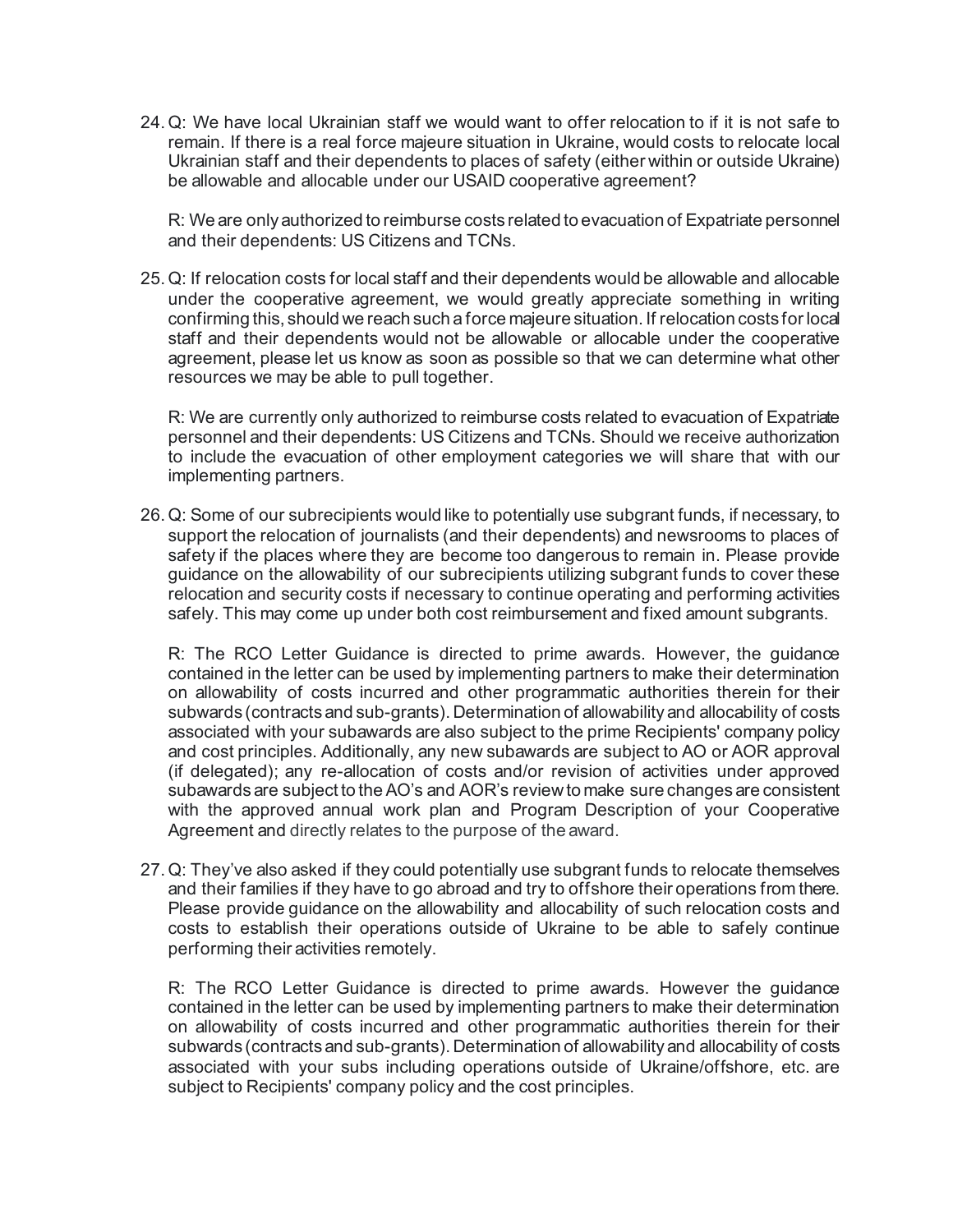28.Q: Would USAID be willing to waive the prior approval requirement for emergency support subgrants for the purposes described here, or if completely waiving is not an option specifying an amount threshold for such subgrants, so that emergency support subgrants under that threshold would not require prior approval?

R: All subawards are subject to USAID approval (AO or AOR, depending on how it is delegated in your award and in the AOR Letter). USAID does not plan to modify awards at this stage or to grant any waivers. However, USAID may consider flexible options regarding the approval process of emergency support subgrants. Please contact directly your AO, AOR and A&A Specialist regarding this matter.

29.Q: Would we be allowed to issue additional emergency support subgrants to partners separate from any extant subgrants, particularly those who have fixed amount subgrants?

R: Performance on grants and expenditure of funds on grants shall be for the purpose contained in those grants. Should grants need to be increased, you must adhere to the requisite approval requirements in the prime award. If you would like to issue new grants you must adhere to the requisite approval requirements in the prime award. Specifically, additional emergency support subgrants to partners are possible if this benefits your Program, in compliance with your PD and within the current ceiling and obligated amount of the award. Please contact your AOR and AO for further discussions.

30.Q: Can we apply the same considerations afforded to IPs in the Guidance Letter dated 25JAN2022 to our subrecipients, particularly regarding points 3. "Evacuation Costs under Assistance Awards," 4. "Maintaining Readiness and Salaries under Acquisition & Assistance Awards," and 5. "Remote work under Acquisition & Assistance Awards"? It will be extremely helpful if any written confirmation can explicitly indicate that the allowability provided also applies to subrecipients under our cooperative agreement.

R: USAID does not have any direct relations with IP's subawardees, as such no written confirmations or guidance to subawardees will be provided by USAID. The RCO Letter Guidance is directed to Prime Awards (Prime Implementing Partner). However the guidance contained in the letter can be used by implementing partners to make their determination on allowability of costs incurred and other programmatic authorities therein for their subwardees (contract and sub-grants). Any determinations on the costs allowability of subawards under your cooperative agreement are Recipient's responsibility, subject to Prime Recipient consideration, your company policy and related cost principles.

31.Q: Concerning continuous communication in case if "lights are out", can we help our partners in any way with the import of radio stations (HF/VHF) to Ukraine, e.g. diplomatic pouches. Recognizing that, I'm wondering if we should be thinking of the ability to switch to radio frequencies to continue our operations.

R: At this time USAID/Ukraine does not have a communication platform for our implementing partners. Use of the diplomatic pouch to bring in radio equipment is not an option.

FYI: HF/VHF radios (handheld or base stations) are often the first thing jammed due to their lower frequency range, communications from them are easily intercepted, and they are limited in range for hand-held type units (to line-of-sight). Additionally, host countries often limit frequencies allowable due to disruption/interference of civil service communication systems (fire, police, TV, radio stations, etc.), so importing radios and